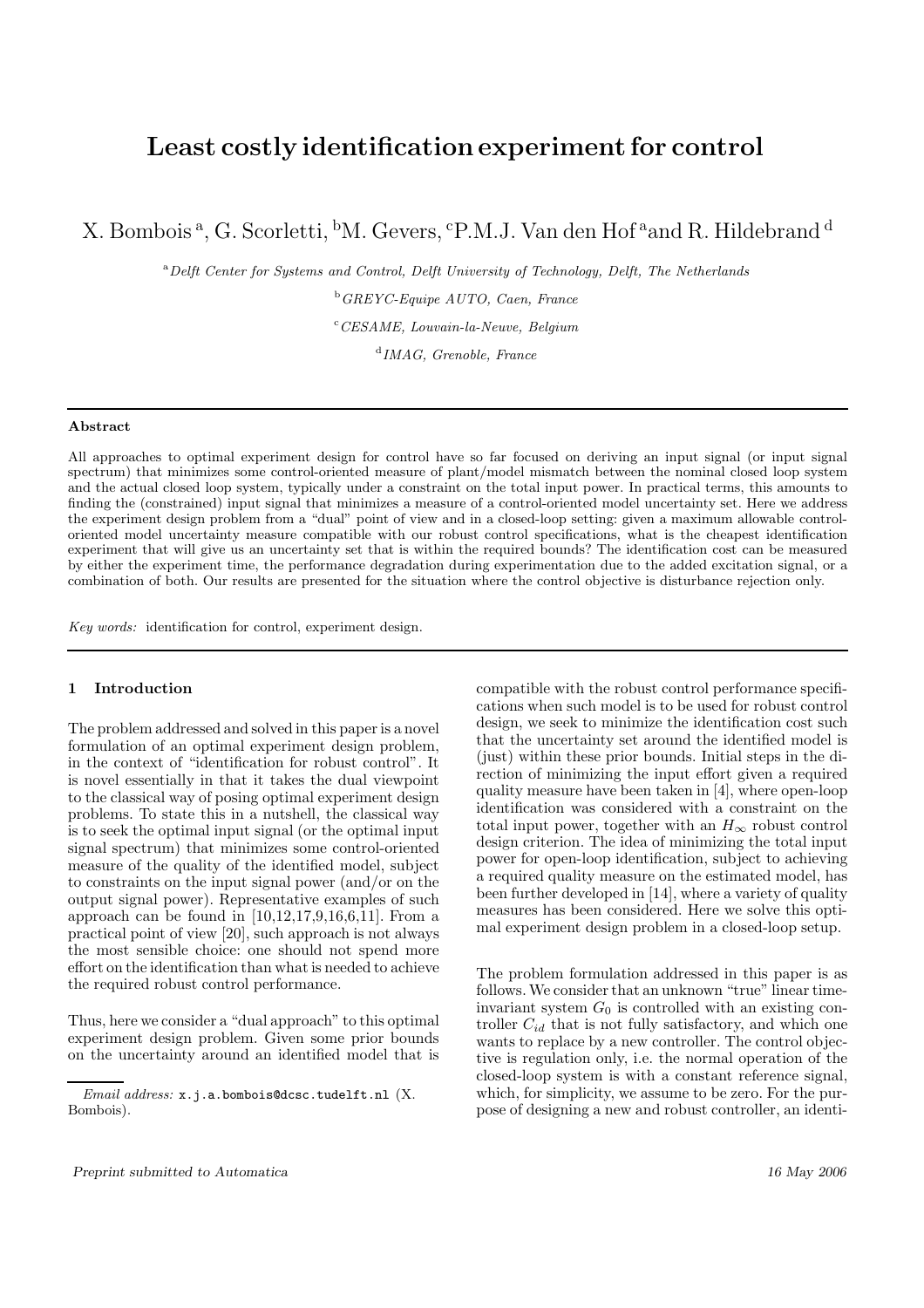fication step is performed in closed loop with the existing controller  $C_{id}$ , leading to a model  $\hat{G}$  of the unknown system  $G_0$  and a parametric uncertainty region  $D$  centered around  $\hat{G}$  and containing the true system  $G_0$  with some pre-chosen probability, say  $\beta$  [17,1].

A new controller  $\hat{C}(\hat{G})$  will be designed from this identified model  $\hat{G}$  using a pre-defined control design method (e.g. an  $H_{\infty}$  control design method with fixed weights). The requirement imposed on the new controller is that it achieves a sufficient  $H_{\infty}$  performance with the true system  $G_0$ . However,  $G_0$  is unknown and therefore  $\hat{C}(\hat{G})$  is designed in such a way that it achieves this sufficient level of  $H_{\infty}$  performance for a set of systems  $\mathcal{D}_{adm}$  around the estimated  $\tilde{G}$  (the set  $\mathcal{D}_{adm}$  will be formally defined at the end of Section 3). Returning now to the identification part of the exercise, the whole idea of our optimal experiment design program is to perform a closed-loop identification experiment with the smallest possible cost so that the uncertainty set  $\mathcal D$  around the estimated  $\hat G$ lies within the admissible uncertainty set  $\mathcal{D}_{adm}$  imposed by the control performance specifications. This implies, in particular, that the true system  $G_0$ , which lies within  $\mathcal D$  with probability  $\beta$ , will also lie in  $\mathcal D_{adm}$  with probability at least equal to  $\beta$ , and will therefore achieve the required  $H_{\infty}$  performance level with  $\hat{C}(\hat{G})$  with the same probability. The size of the identified  $\mathcal{D}$  is a function of the covariance matrix  $P_{\theta}$  of the identified parameter vector  $\hat{\theta}_N$  and, consequently, a function of the length N of the identification experiment and of the power spectrum  $\Phi_r(\omega)$  of the excitation signal  $r(t)$  used for the identification (see Figure 1).



Fig. 1. Closed loop  $[C_{id} G_0]$  during an identification experiment with  $r(t)$  as excitation signal.

It remains to specify what is meant by "identification with the smallest possible cost". In the present context of a regulation problem, any external excitation signal  $r$  that is added for the purpose of identifying the system produces added perturbations  $y_r$  and  $u_r$  to the normal operating signals  $u$  and  $u$ . During the experiment time, these perturbations increase the variance of  $y$  and u beyond their normal value, and consequently cause a degradation of the production quality. It is this degradation that we shall seek to minimize while achieving the required precision ( $\mathcal{D} \subseteq \mathcal{D}_{adm}$ ).

All results in this paper are derived under the assumption that the system is in the model set, which implies that we consider variance errors only. However, unlike [10,12,9], our results are not based on the asymptotic

(in model order) transfer function variance expressions [17][page 295], but on the more accurate parameter covariance expressions for finite model orders, that were also used in [11].

Our first contribution, based on a classical result [21][page 392], is to show that, when the controller  $C_{id}$ is sufficiently complex, the model accuracy required for any robust performance specifications can be achieved at no cost at all, provided that one can wait long enough, i.e. no external excitation signal  $r$  is required provided the data length  $N$  can be made sufficiently large. The minimal data length required to achieve the desired model accuracy can be determined via an LMI optimization. Such a strategy is not always practically feasible. Indeed, the existing controller  $C_{id}$  may e.g. be of insufficient order or one might have to wait an unduly long time to get the required accuracy. Thus, we shall present a number of optimal experiment design scenarios, where the optimal design will be a trade-off between data length and a sufficient amount of excitation power  $\Phi_r(\omega)$ . This is done by providing an LMI-based solution to the following two experiment design problems:

- For a given excitation spectrum  $\Phi_r(\omega)$ , determine the minimal experiment time  $N$  that is necessary to meet the robust performance constraint, i.e.  $\mathcal{D} \subseteq \mathcal{D}_{adm}$ .
- For a given experiment time  $N$ , determine the power spectrum  $\Phi_r(\omega)$  which induces the smallest perturbation with respect to the normal operating conditions of the control loop  $[C_{id} G_0]$ , and which achieves the required robust performance constraints, i.e.  $D \subseteq \mathcal{D}_{adm}$ .

Our tools for cheap identification for robust control are developed for direct closed-loop Prediction Error identification [21][page 389]. The open-loop case was treated in [3].

## 2 Prediction Error Identification aspects

We consider the identification of a stable linear timeinvariant single input single output system with a model structure  $\mathcal{M} = \{G(z, \theta), H(z, \theta)\}, \theta \in \mathbb{R}^k$ , that is able to represent the true system. Thus, the finitedimensional true system is given by:

$$
S: y(t) = \overbrace{G(z, \theta_0)}^{G_0(z)} u(t) + \overbrace{H(z, \theta_0)e(t)}^{v(t)}
$$
(1)

for some unknown parameter vector  $\theta_0 \in \mathbf{R}^k$ . In  $(1), e(t)$ is a white noise with variance  $\sigma_e^2$  and  $G(z, \theta_0)$ ,  $H(z, \theta_0)$ are stable discrete-time transfer functions. The transfer function  $H(z, \theta_0)$  is furthermore assumed monic and minimum-phase. We shall also assume throughout the paper that the model structure is globally identifiable at  $\theta_0$ . This means that  $\theta_0$  is the only value of  $\theta$  for which  $G(z, \theta)$  and  $H(z, \theta)$  represent the true system (see Theorem 4.2 of [17]).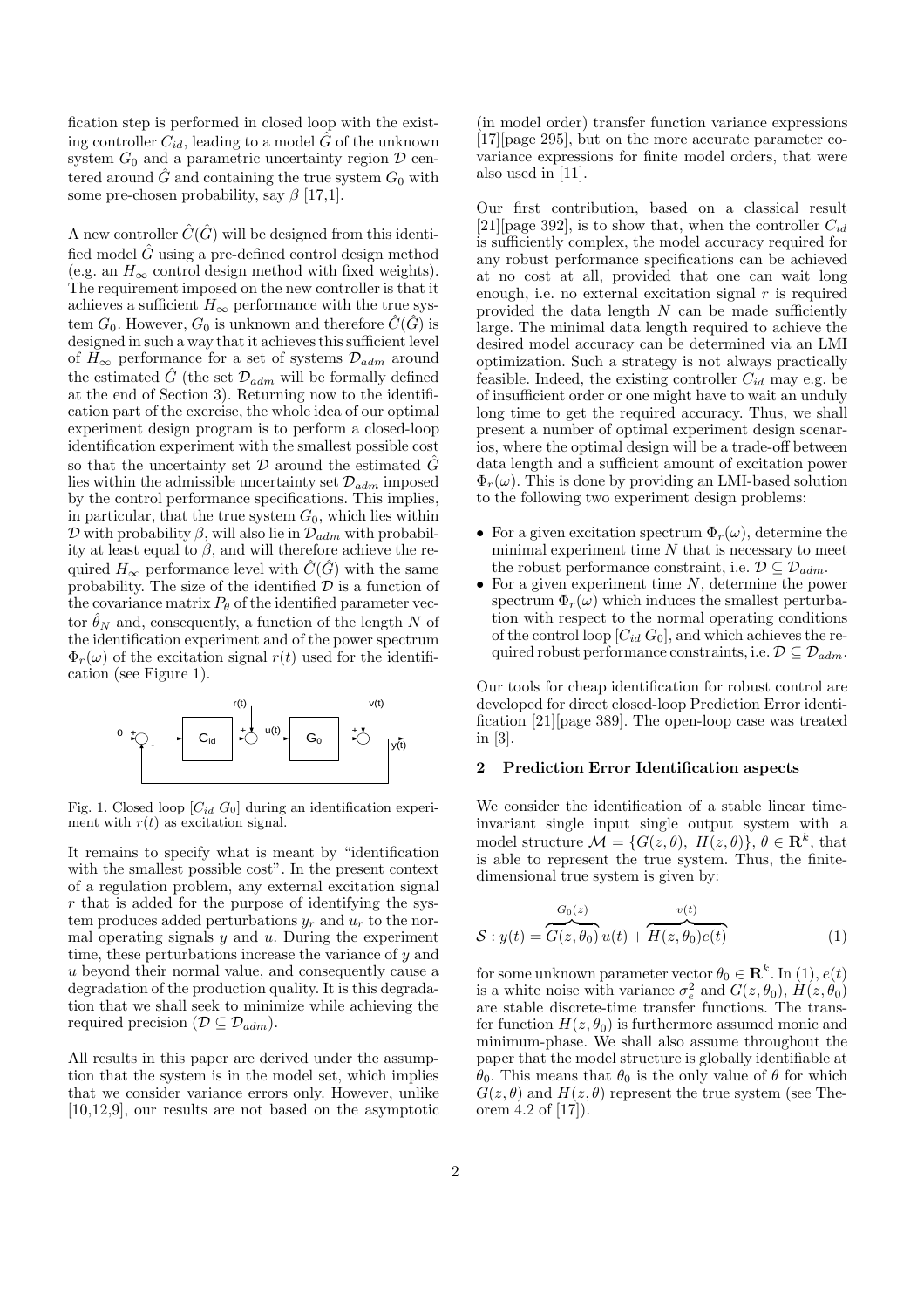This true system is operated in closed loop with an initial (but unsatisfactory) controller  $C_{id}$ :  $u(t) = r(t)$  –  $C_{id}(z)y(t)$ . The signal  $r(t)$  is zero in normal operation but can be used to excite the system for a closed-loop identification experiment (see Figure 1). With  $S_{id} \triangleq$  $1/(1+C_{id}G_0)$ , the closed-loop system can be written as:

$$
y(t) = S_{id}v(t) + \overbrace{G_0 S_{id}r(t)}^{y_r(t)}
$$
\n
$$
(2)
$$

$$
u(t) = -C_{id}S_{id}v(t) + S_{id}r(t)
$$
\n(3)

$$
u_r(t)
$$

Suppose it is desired to identify a model  $\hat{G}(z)$  =  $G(z, \hat{\theta}_N), \hat{H}(z) = H(z, \hat{\theta}_N)$  of the true system by applying an external signal  $r$  to the actual closed-loop system with the controller  $C_{id}$  in the loop and by collecting N input-output data, using a direct Prediction Error (PE) identification method. We shall assume throughout this paper that the signal  $r$  is taken as a part of length  $N$  of a realization of a quasi-stationary signal with power spectrum  $\Phi_r(\omega)$ , yielding measured signals  $\{u(t), y(t), t = 1, \ldots, N\}$ .  $\Phi_r(\omega)$  is defined as the Fourier transform of  $R_r(\tau) = \lim_{N \to \infty} \frac{1}{N} \sum_{t=1}^{N} Er(t)r(t-\tau)$ . The estimated parameter vector  $\hat{\theta}_N$  is then defined by:  $\hat{\theta}_N \stackrel{\Delta}{=} \arg \min_{\theta} \frac{1}{N} \sum_{t=1}^N \epsilon^2(t, \theta)$  with  $\epsilon(t, \theta) \stackrel{\Delta}{=}$  $H(z, \theta)^{-1} (y(t) - G(z, \theta)u(t))$ . Note that  $\epsilon(t, \theta)$  depends on the chosen signal  $r(t)$  via  $(2)-(3)$ .

In this paper, as is usual in PE identification, the experimental conditions will be chosen/designed such that the closed-loop identification experiment is "informative enough" [17] i.e. such that the cost function:

$$
\bar{V}(\theta) = \bar{E}\epsilon^2(t,\theta) = \lim_{N \to \infty} \frac{1}{N} \sum_{t=1}^{N} E\epsilon^2(t,\theta)
$$
\n(4)

has a unique minimum (to which  $\hat{\theta}_N$  tends w.p. 1 when  $N \to \infty$ ). By our standing assumption that the system is in the model set and that the model structure is globally identifiable at  $\theta_0$ , this unique minimum is  $\theta_0$ . The informative character of the experiment depends on the complexity of the controller  $C_{id}$  (see Section 5) and can always be guaranteed by proper choice of  $\Phi_r(\omega)$ . Indeed, a signal  $r(t)$  generated by filtering a white noise with a finite-dimension filter will always lead to an informative enough experiment. See e.g. [17][page 427] for details. Under these conditions, we have the following important result.

Lemma 1 Consider a closed-loop identification experiment, as described above, that is informative enough. Then the identified parameter vector  $\hat{\theta}_N$  is asymptotically normally distributed around the true parameter vector  $\theta_0$ , i.e.  $\hat{\theta}_N \sim \mathcal{N}(\theta_0, P_\theta)$  with  $P_\theta$  a strictly positive definite

matrix given by [17][Chapter 9]:

$$
P_{\theta} = \frac{\sigma_e^2}{N} \left( \bar{E} \left( \psi(t, \theta_0) \psi(t, \theta_0)^T \right) \right)^{-1} \text{ with } \psi(t, \theta) = -\frac{\partial \epsilon(t, \theta)}{\partial \theta}. (5)
$$

In this paper, the design variables with respect to which we shall optimize the identification experiment are the data length N, and the external signal  $\overline{r}$  via its spectrum  $\Phi_r(\omega)$ . The following expression, which is easily deduced from (3) and (5), shows precisely how the covariance matrix  $P_{\theta}$  in (5) depends on these design variables:

$$
P_{\theta}^{-1} = N \left( \frac{1}{\sigma_e^2} \frac{1}{2\pi} \int_{-\pi}^{\pi} F_r(e^{j\omega}, \theta_0) F_r(e^{j\omega}, \theta_0)^* \Phi_r(\omega) d\omega \right) + N \left( \frac{1}{2\pi} \int_{-\pi}^{\pi} F_e(e^{j\omega}, \theta_0) F_e(e^{j\omega}, \theta_0)^* d\omega \right).
$$
(6)

Here,  $F_r(z, \theta_0) = S_{id} \frac{\Lambda_G(z, \theta_0)}{H(z, \theta_0)}$  $\frac{\Lambda_{G}(z,\theta_{0})}{H(z,\theta_{0})},\; F_{e}(z,\theta_{0})\;=\;\frac{\Lambda_{H}(z,\theta_{0})}{H(z,\theta_{0})}\; C_{id}S_{id}\Lambda_G(z,\theta_0), \ \Lambda_G(z,\theta) = \frac{\partial G(z,\theta)}{\partial \theta} \text{ and } \Lambda_H(z,\theta) = \frac{\partial H(z,\theta)}{\partial \theta}.$ 

Using Lemma 1, it is possible to define an uncertainty region  $\mathcal{D}(\hat{\theta}_N, P_{\theta})$  around the identified model and containing the unknown true system  $G(z, \theta_0)$  at any desired probability level  $\beta$  [1]:

$$
\mathcal{D}(\hat{\theta}_N, P_{\theta}) = \left\{ G(z, \theta) = \frac{Z_N(z)\theta}{1 + Z_D(z)\theta} \mid \theta \in U, \right.U = \left\{ \theta \middle| (\theta - \hat{\theta}_N)^T P_{\theta}^{-1} (\theta - \hat{\theta}_N) < \chi \right\} \right\} \tag{7}
$$

where  $\chi$  is a real constant dependent on the chosen probability level  $\beta$  and  $Z_N$ ,  $Z_D$  are row vectors containing delays and zeros. These vectors introduce a general parametrization of  $G(z, \theta)$  which will be important in the sequel. Note that the size of the uncertainty region  $\mathcal{D}(\hat{\theta}_N, P_{\theta})$  is a function of the covariance matrix  $P_{\theta}$  and thus, by  $(6)$ , a function of the design variables N and  $\Phi_r(\omega)$ .

## 3 Control design objectives and control design method

As stated before, our aim is to replace the "unsatisfactory" controller  $C_{id}(z)$  by a "satisfactory" controller  $\hat{C}(z)$ . In order to define what we mean by satisfactory controller, we adopt the following performance measure for a stable loop  $[C G]$ :

$$
J(G, C, W_l, W_r) = \sup_{\omega} \bar{J}(\omega, G, C, W_l, W_r)
$$
\n(8)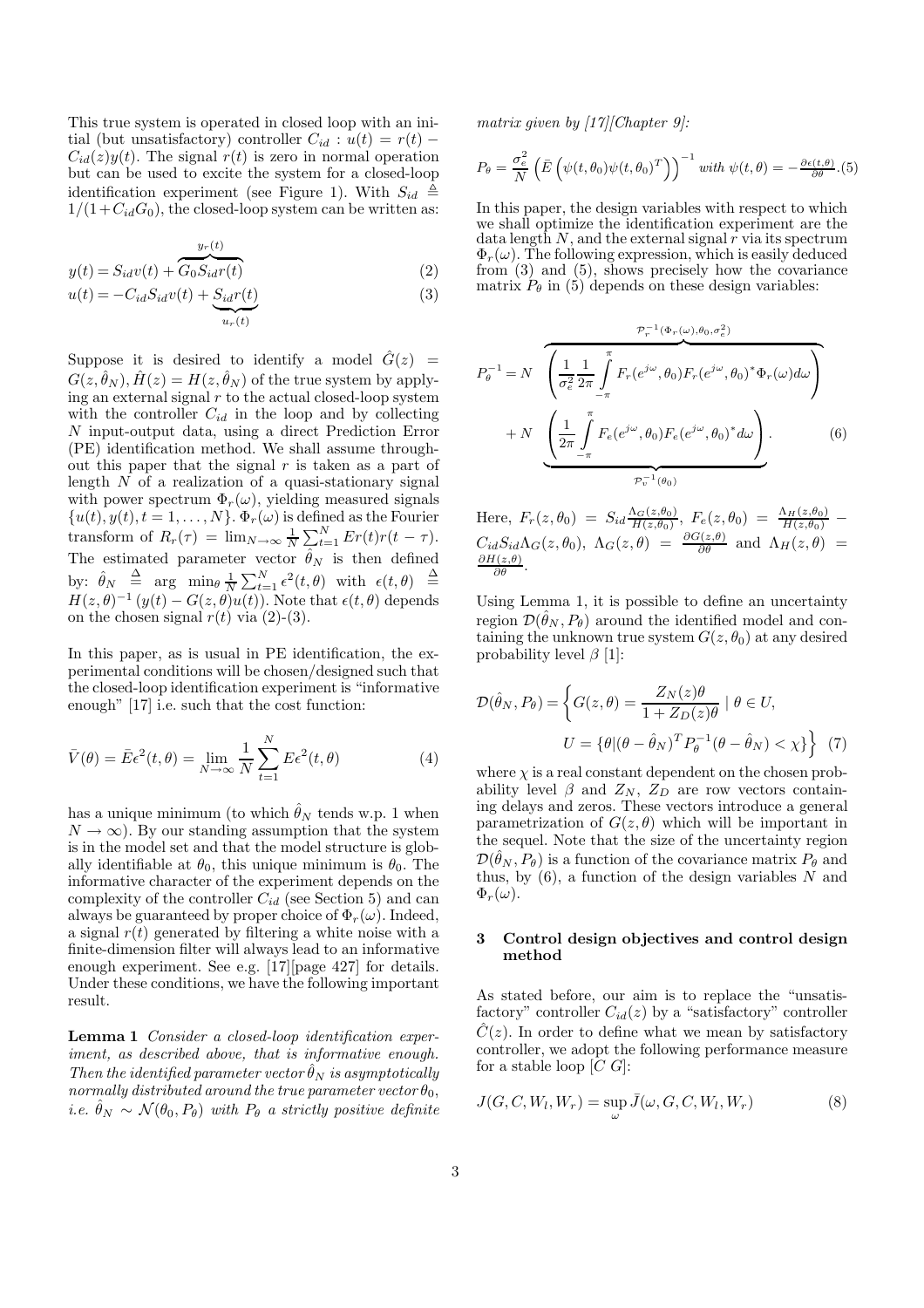with

$$
\bar{J}(\omega, G, C, W_l, W_r) = \bar{\sigma}(W_l(e^{j\omega})F(G(e^{j\omega}), C(e^{j\omega}))W_r(e^{j\omega}))
$$

$$
F(G, C) \stackrel{\Delta}{=} \left(\frac{\frac{GC}{1+GC} - \frac{G}{1+GC}}{\frac{C}{1+GC} - \frac{1}{1+GC}}\right)
$$

where  $\bar{\sigma}(A)$  denotes the largest singular value of A and  $W_l(z)$ ,  $W_r(z)$  are chosen diagonal performance filters. The performance measure (8) is quite general:  $J(G, C, W_l, W_r) \leq 1$  ensures that the four entries of  $W_l(z)F(G, C)W_r(z)$  have an  $H_{\infty}$  norm smaller than one. Simpler  $H_{\infty}$  criteria can be chosen as special cases; e.g., for  $W_l(z) = diag(0, W(z))$  and  $W_r = diag(0,1), J(G, C, W_l, W_r) \leq 1$  corresponds to  $\|W/(1 + CG)\|_{\infty} \leq 1$ . The performance filters  $W_l(z)$ and  $W_r(z)$  are chosen in such a way that they reflect the performance specifications that we want to achieve with the true system. Thus, a controller  $C$  will be deemed satisfactory for the system  $G_0$  if  $[C G_0]$  is stable and if  $J(G_0, C, W_l, W_r) \leq 1.$ 

As mentioned in the introduction, we want to design the new controller  $\hat{C}(z)$  using an identified model  $\hat{G}(z)$  =  $G(z, \hat{\theta}_N)$  of  $G_0(z)$ . For this purpose, we will use a preselected nominal control design method:

Assumption 1 We have pre-selected a fixed nominal control design method which will map the identified model  $\hat{G}$  to one controller  $\hat{C}$ . This control design method has been chosen in such a way that the controller  $\hat{C}$ stabilizes  $\hat{G}$  and achieves with this model a nominal performance level:

$$
J(\hat{G}, \hat{C}, W_l, W_r) \le \gamma < 1. \tag{10}
$$

where  $\gamma$  is a fixed scalar.

One possible way to choose a control design method satisfying Assumption 1 is to choose for  $\hat{C}$  the central controller of the four-block  $H_{\infty}$  control design method with performance objective (10). When this controller  $\ddot{C}$  is applied to the true system  $G_0$ , the achieved performance will generically be poorer than the designed performance. However, by choosing the design criterion (10) with  $\gamma < 1$ , we ensure that there is a whole set of systems G around  $\hat{G}$  that are also stabilized by  $\hat{C}$  and that achieve  $J(G, \hat{C}, W_l, W_r) \leq 1$ . In the sequel,  $\mathcal{D}_{adm}(\hat{\theta}_N)$  denote the set containing all systems  $G(z)$  having these properties. This set  $\mathcal{D}_{adm}(\hat{\theta}_N)$  of course contains  $G(z, \hat{\theta}_N)$ .

## 4 Identification for control at the lowest cost

Let us now proceed to our experiment design problem. As stated earlier, besides the standard requirement of an experiment which is informative enough, our objective is to determine the experimental conditions (i.e. N and  $\Phi_r(\omega)$ ) of the identification experiment on the loop  $[C_{id} \ G_0]$  in such a way that the model  $\hat{G}$ , identified through this experiment, delivers a controller  $\hat{C}$  which stabilizes the unknown  $G_0$  and achieves  $J(G_0, \hat{C}, W_l, W_r) \leq 1$ . Since  $G_0$  is unknown but lies (with probability  $\beta$ ) in the uncertainty region  $\mathcal{D}(\hat{\theta}_N, P_{\theta})$ , this performance constraint will be replaced by the following checkable constraint.

Constraint 1 The experimental conditions (i.e. N and  $\Phi_r(\omega)$  of the identification experiment on the loop  $[C_{id} G_0]$  (see Section 2) must be such that the identified model  $\hat{G} = G(z, \hat{\theta}_N)$  and the identified uncertainty region  $\mathcal{D}(\hat{\theta}_N, P_{\theta})$  have the property that  $J(G, \hat{C}, W_l, W_r) \leq 1$ for all  $G(z) \in \mathcal{D}(\hat{\theta}_N, P_{\theta})$ . In the previous expression,  $\hat{C}$ is the controller designed from  $\hat{G}$  using the control design method presented in Assumption 1.

Since  $J(G, \hat{C}, W_l, W_r) \leq 1$  for all  $G(z)$  in the set  $\mathcal{D}_{adm}(\hat{\theta}_N)$  defined in the last paragraph of Section 3, Constraint 1 is ensured when  $\mathcal{D}(\hat{\theta}_N, P_{\theta})$  is a subset of this set  $\mathcal{D}_{adm}(\hat{\theta}_N)$ . Since  $P_{\theta} > 0$ ,  $\mathcal{D}(\hat{\theta}_N, P_{\theta}) \subseteq \mathcal{D}_{adm}(\hat{\theta}_N)$  is always achievable if N and/or  $\Phi_r(\omega)$  are chosen large enough: see (6). Moreover, we have the following tradeoffs: the larger N is chosen, the *smaller*  $\Phi_r(\omega)$  can be while still verifying Constraint 1. Conversely, the larger  $\Phi_r(\omega)$  is chosen, the smaller N can be while still verifying this constraint.

Based on the reasoning above, it is clear that many possible choices of experimental conditions allow one to fulfill Constraint 1. Among these, we seek to determine those inducing the smallest possible economical cost. We now define this cost. In normal operation the signals  $u(t)$ (control signal) and  $y(t)$  (the controlled variable which is in many cases the product) are given by:  $y(t) = S_{id}v(t)$ and  $u(t) = -C_{id}S_{id}v(t)$ . By applying an external signal  $r(t)$  to the loop during the identification, we introduce disturbances  $y_r(t)$  and  $u_r(t)$  on top of the normal operation signals: see (2)-(3). Those disturbances induce a loss of production quality and thus entail an economical cost. Consequently, as far as the cost of the identification is concerned, the ideal closed-loop identification experiment would be, in many cases, one in which the normal operation signals  $u(t)$  and  $y(t)$  are used for a certain length N without any external excitation, i.e. with  $r(t) = 0$ . We show in Section 5 that such costless identification experiment can, in certain circumstances, fulfill Constraint 1. We also show how to compute the minimum number  $N_{min}$  of measurements that are necessary to reach this objective.

In the cases where Constraint 1 can not be achieved with  $r(t) = 0$ , the application of a nonzero external signal  $r(t)$  for a certain amount of time is unavoidable, but we show how N and  $\Phi_r(\omega)$  can be chosen in order to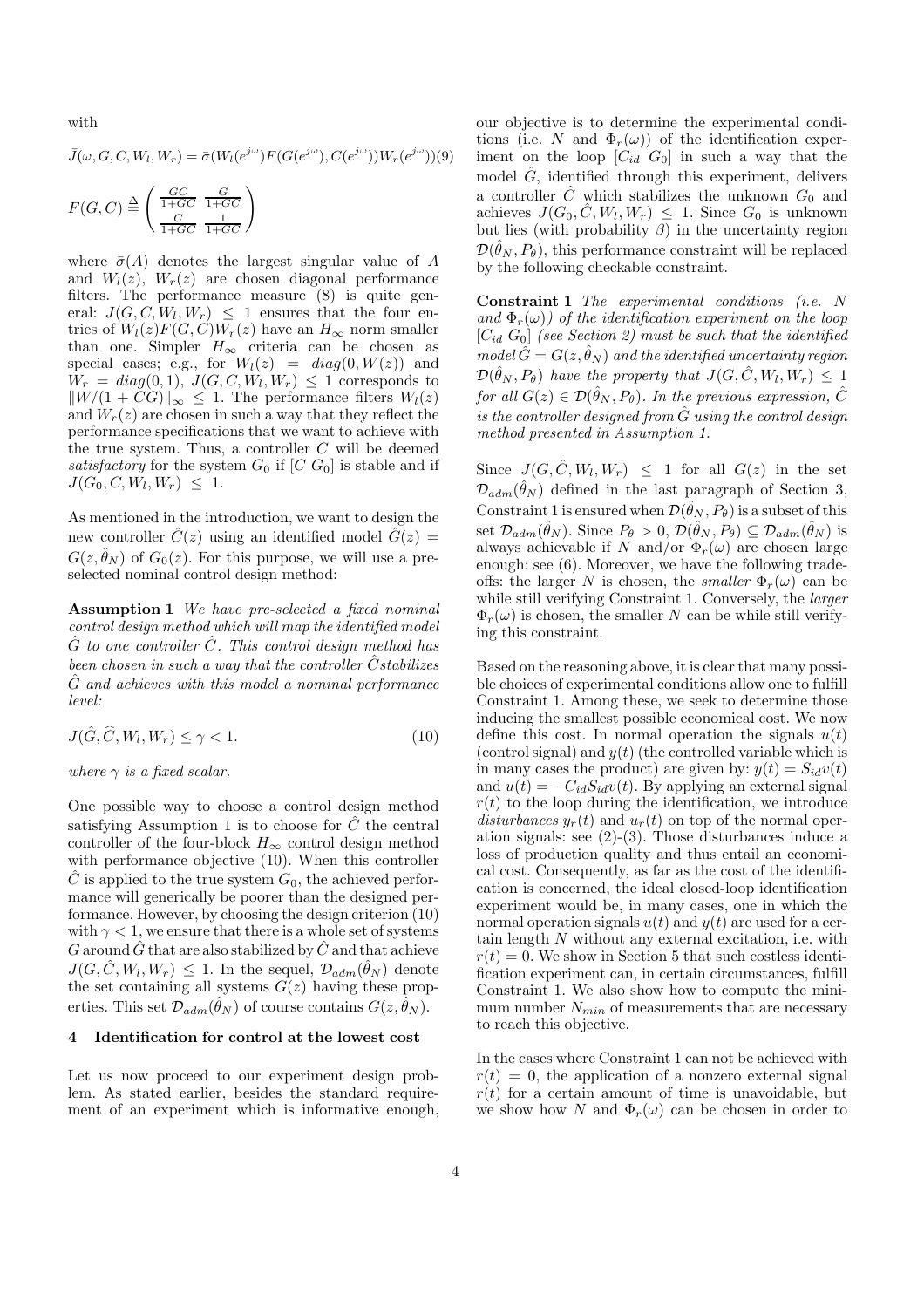achieve Constraint 1 with minimal economical cost. This economical cost will generally be a function of either the experiment time  $N$ , the power of the perturbations  $y_r$  and  $u_r$ , or a combination of both. In the sequel, we will therefore distinguish three different situations and determine for each of them how we can optimally choose the experimental conditions.

Situation 1. The cost of the identification is mainly determined by the power of the perturbations  $y_r(t)$ and  $u_r(t)$ . Based on the trade-off presented below Constraint 1, the experiment time  $N$  is in this case chosen as large as we are allowed to. For such fixed  $N$ , the optimal power spectrum  $\Phi_r(\omega)$  can subsequently be determined by minimizing the following cost function  $\mathcal{J}_r$ :

$$
\mathcal{J}_r = \alpha_y \left( \frac{1}{2\pi} \int_{-\pi}^{\pi} \Phi_{y_r}(\omega) \, d\omega \right) + \alpha_u \left( \frac{1}{2\pi} \int_{-\pi}^{\pi} \Phi_{u_r}(\omega) \, d\omega \right)
$$

$$
= \frac{1}{2\pi} \int_{-\pi}^{\pi} \left( \alpha_y |G_0(e^{j\omega}) S_{id}(e^{j\omega})|^2 + \alpha_u |S_{id}(e^{j\omega})|^2 \right) \Phi_r(\omega) \, d\omega
$$

while guaranteeing Constraint 1. Here  $\alpha_y$  and  $\alpha_u$  are arbitrarily chosen scalars and  $\Phi_{y_r}(\omega)$  and  $\Phi_{u_r}(\omega)$  are the power spectra of the disturbance signals  $y_r(t)$  and  $u_r(t)$ , respectively.

Situation 2. Situation 2 is the converse situation: the cost of the identification is mainly determined by the duration of the identification. Based on the trade-off presented below Constraint 1, the power spectrum  $\Phi_r(\omega)$  of the to-be-applied signal  $r(t)$  is in this case chosen at each frequency as large as the constraints on the actuators allow. For such fixed  $\Phi_r(\omega)$ , the optimal experiment time is the smallest experiment time  $N_{min}$  satisfying Constraint 1. Note that, in this situation, the identification with  $r = 0$  is generally not the optimal experiment.

**Situation 3.** Situation 3 is where N and  $\Phi_r(\omega)$  are both important in the cost of the identification. In this situation, we can determine the optimal spectrum  $\Phi_r(\omega)$  as in Situation 2 for different values of the length N. Since, for increasing values of N, the optimal cost function  $\mathcal{J}_r$ decreases, such approach allows one to find the "optimal" combination for the duration of the identification and the induced disturbance  $\mathcal{J}_r$ .

## 5 Costless identification experiment

In this section, we show that there are conditions under which Constraint 1 can be achieved using an identification experiment on the closed loop  $[C_{id} G_0]$  without any external excitation signal  $r(t)$ , i.e. using only the excitation due to the noise  $v(t)$ . We have called such experiments "costless identification" since  $r = 0$  also implies

 $\mathcal{J}_r = 0$ . The main condition for this to be possible is that Lemma 1 holds in this situation or, in other words, that the closed-loop identification experiment with  $r(t) = 0$  is informative enough i.e. that the expected identification criterion  $V(\theta)$  defined in (4) has a unique global minimum at  $\theta_0$ . A necessary and sufficient condition for this to hold is that  $\epsilon(t, \theta) = \epsilon(t, \theta_0) \implies \theta = \theta_0$ . In closedloop identification with  $r = 0$ , this condition specializes to the following result [21][page 392]:  $\bar{V}(\theta)$  has a unique global minimum at  $\theta_0$  if and only if, for any  $\theta$ ,

$$
H^{-1}(z,\theta)(1+C_{id}G(z,\theta)) = H^{-1}(z,\theta_0)(1+C_{id}G(z,\theta_0))
$$
  

$$
\implies \theta = \theta_0.
$$
 (12)

A sufficient condition for this identifiability condition to hold, in the case of a linear time-invariant regulator  $C_{id}$ considered here, is that the regulator be sufficiently complex (i.e. of sufficiently high order). One can make this statement more precise by considering specific model structures. This has been done in [21][page 416] in the case where the model structure  $M$  is ARMAX or ARX. Here we extend the results of [21] to OE and BJ model structures. The model structures we consider are all special cases of the general class  $\mathcal{M} = \{ G(z, \theta); H(z, \theta) \}$  of model structures having the following parametrization

$$
G(z,\theta) = \frac{z^{-n_k}B(z,\theta)}{F(z,\theta)A(z,\theta)} \ H(z,\theta) = \frac{C(z,\theta)}{D(z,\theta)A(z,\theta)}
$$

with  $A(z, \theta), B(z, \theta), C(z, \theta), D(z, \theta)$  and  $F(z, \theta)$  polynomials of degree  $n_a$ ,  $n_b$ ,  $n_c$ ,  $n_d$  and  $n_f$ , respectively. We also consider that the controller  $C_{id}$  is represented as  $C_{id} = X/Y$  where X and Y are polynomials of degree  $n_x$  and  $n_y$ , respectively.

We make the following assumption concerning the true closed-loop system and the parametric model structures.

**Assumption 2** Consider the true system  $[G(z, \theta_0), H(z, \theta_0)]$ in closed loop with the controller  $C_{id} = X/Y$  where X and Y are polynomials of degree  $n_x$  and  $n_y$ , respectively. The identification is performed with a model structure that is contained in the general class of structures described above, with the following assumptions:

- (1) for the true system (i.e. with  $\theta = \theta_0$ ) there is no common factor in the polynomials  $\{A, B, C\}$ , the polynomials  $\{B, F\}$  are coprime, and the polynomials  $\{C, D\}$  are coprime;
- (2) the controller polynomials  $X$  and  $Y$  are coprime;
- (3) the closed loop denominator polynomial does not cancel any root of  $C(z, \theta_0)$ ;
- (4) the degrees  $n_k$ ,  $n_a$ ,  $n_b$ ,  $n_c$ ,  $n_d$ ,  $n_f$  used in the model structures are those of the true system (i.e. they are assumed known).

The coprimeness assumptions for the true system and for the controller parametrization are very weak. The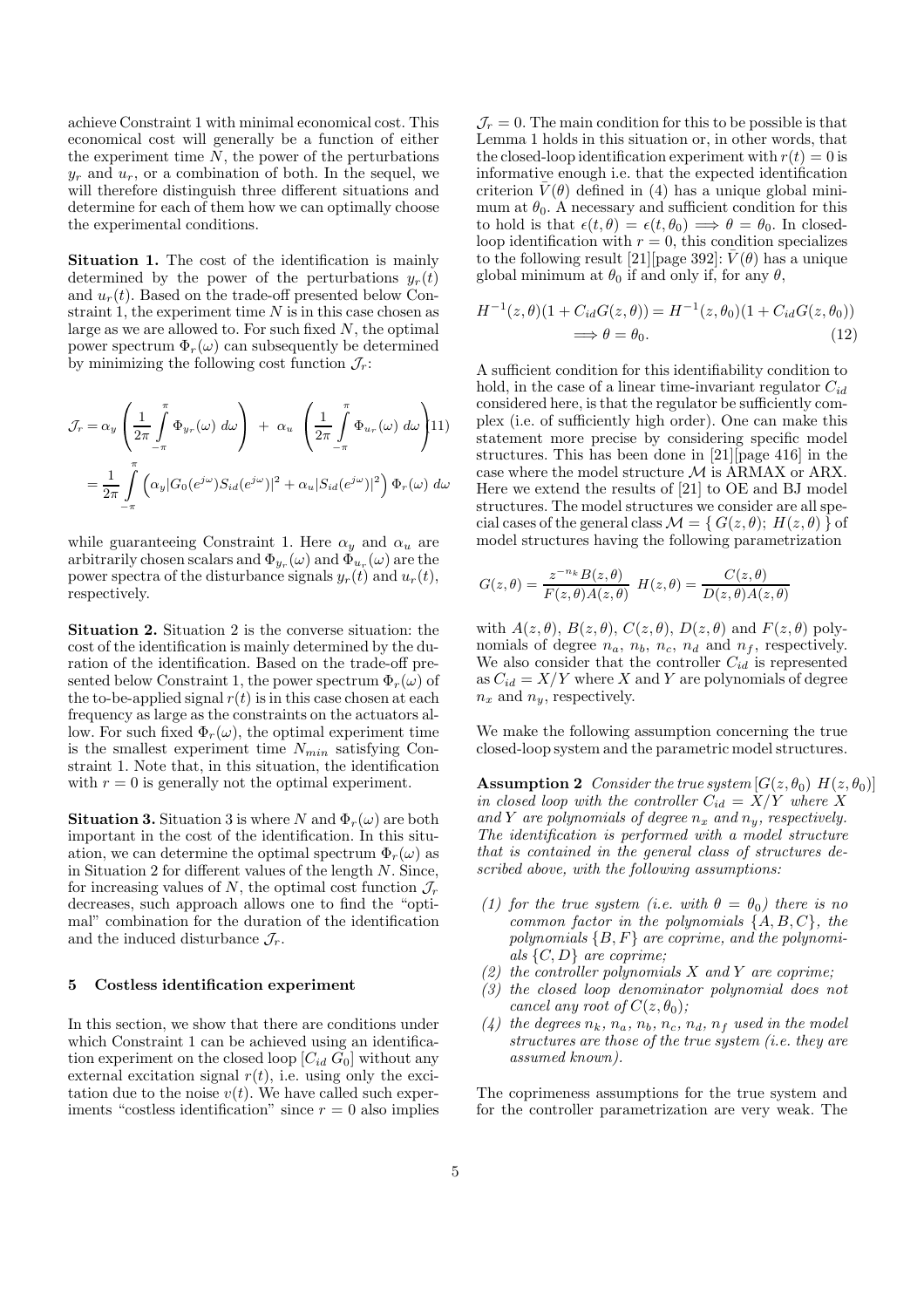assumption that the zeros of the noise model are not cancelled by the closed loop poles is generically satisfied given that the controller  $C_{id}$  is fixed, while the noise model numerator  $C(z, \theta_0)$  is unknown. The only really restrictive assumption is the last one on exact knowledge of the degrees of the true system.

Proposition 1 Consider the closed loop identification described in Section 2 with  $C_{id}$  a linear time-invariant controller, and assume that  $r(t) = 0$   $\forall t$ . Consider that the controller and the chosen model structure obey Assumption 2. Then,  $V(\theta)$  has a unique minimum in  $\theta_0$ :

- in the case  $\mathcal{M} = ARX$  ( $C = D = F = 1$ ) or ARMAX  $(D = F = 1)$  if and only if either  $n_x + n_k > n_a$  or  $n_y > n_b;$
- in the case  $\mathcal{M} = BJ(A = 1)$  if and only if  $n_x + n_k >$  $n_d + n_f$  or  $n_y > n_b + n_d$ ;
- in the case  $\mathcal{M} = OE$  if and only if the controller  $C_{id}(z)$ is not identically zero.

Proof. The proof consists of verifying  $(12)$  for each of these model structures. For the ARX and ARMAX model structures, the result has been established in [21][page 416]. In the Box-Jenkins case, the left-hand side of (12) becomes:

$$
\frac{D(\theta)[F(\theta)Y + z^{-n_k}XB(\theta)]}{C(\theta)F(\theta)} = \frac{D(\theta_0)[F(\theta_0)Y + z^{-n_k}XB(\theta_0)]}{C(\theta_0)F(\theta_0)}(13)
$$

The polynomials  $C(\theta_0)$  and  $D(\theta_0)$  are coprime by condition 1 of Assumption 2, while the polynomials  $C(\theta_0)$ and  $F(\theta_0)Y + z^{-n_k}XB(\theta_0)$  are coprime by condition 3. Suppose now that  $F(\theta_0)$  and  $D(\theta_0)$  have a common polynomial factor  $H$ , i.e.

$$
F(\theta_0) = \bar{F}_0 H, \qquad D(\theta_0) = \bar{D}_0 H. \tag{14}
$$

Since, by condition 4 of Assumption 2,  $deoC(\theta)$  +  $deg F(\theta) = deg C(\theta_0) + deg F(\theta_0)$ , it follows that the solution set of (13) is given by  $\ddot{C}(\dot{\theta})F(\theta) = C(\theta_0)\bar{F}_0M$  and

$$
D(\theta)[F(\theta)Y + z^{-n_k}XB(\theta)] = [F(\theta_0)Y + z^{-n_k}XB(\theta_0)]\overline{D}_0M
$$

where, by condition  $4$  of Assumption  $2, M$  is an arbitrary polynomial of the same degree as that of  $H$ . Equivalently, the solution set is described by

$$
C(\theta)F(\theta) = C(\theta_0)\bar{F}_0M
$$
  
\n
$$
D(\theta)F(\theta) = F(\theta_0)\bar{D}_0M + \xi z^{-n_k}X
$$
  
\n
$$
D(\theta)B(\theta) = B(\theta_0)\bar{D}_0M - \xi Y
$$
\n(15)

where  $\xi$  is an arbitrary polynomial. The solution set reduces to

$$
C(\theta)F(\theta) = C(\theta_0)\bar{F}_0M
$$
  
\n
$$
D(\theta)F(\theta) = F(\theta_0)\bar{D}_0M
$$
  
\n
$$
D(\theta)B(\theta) = B(\theta_0)\bar{D}_0M
$$
\n(16)

if and only if either  $n_x+n_k > n_d+n_f$  or  $n_y > n_b+n_d$ . It now follows from the first and second of these equations, using  $(14)$ , that

$$
\frac{C(\theta)}{D(\theta)} = \frac{C(\theta_0)\bar{F}_0}{\bar{D}_0F(\theta_0)} = \frac{C(\theta_0)\bar{F}_0}{\bar{D}_0H\bar{F}_0} = \frac{C(\theta_0)}{D(\theta_0)}.
$$

It follows from the second and third equation of (16) that

$$
\frac{B(\theta)}{F(\theta)} = \frac{B(\theta_0)}{F(\theta_0)}.
$$

From these last two expressions and condition 4 of Assumption 2 about the known degrees, we conclude that the only solution is  $\theta = \theta_0$ .

Finally, for the OE case, the left-hand side of (12) becomes  $C_{id}G(\theta) = C_{id}G(\theta_0)$ . As long as the linear timeinvariant controller  $C_{id}(z)$  is not identically zero, the latter implies  $\theta = \theta_0$ .

We have given conditions on the controller complexity under which an identification experiment with no external excitation delivers a cost function  $\bar{V}(\theta)$  that has  $\theta_0$ as its unique global minimum, i.e. the closed-loop identification with  $r(t) = 0$  is informative enough. It is then trivial to show that, under those conditions, Constraint 1 can be made to hold.

Theorem 1 Consider a closed-loop identification experiment as presented in Section 2 with  $r(t) = 0$  and with  $C_{id}$ satisfying the conditions in Proposition 1. Then, Constraint 1 can always be achieved by using for the identification a set of (normal operation) input-output data of sufficient length N.

**Proof.** When  $r = 0$ , expression (6) of  $P_{\theta}^{-1}$  becomes  $P_{\theta}^{-1} = N \mathcal{P}_{v}^{-1}(\theta_0)$ . Since the experiment is informative enough, we have, via Lemma 1,  $\mathcal{P}_v^{-1}(\theta_0) > 0$ . Therefore, with N sufficiently large,  $P_{\theta}^{-1} = N \mathcal{P}_v^{-1}(\theta_0)$  can be made such that  $\mathcal{D}(\hat{\theta}_N, P_{\theta}) \subseteq \mathcal{D}_{adm}(\hat{\theta}_N)$  for any set  $\mathcal{D}_{adm}(\hat{\theta}_N)$ around  $G(z, \hat{\theta}_N)$ , which implies that Constraint 1 holds (see Section 4).

Theorem 1 shows that, if the controller complexity is chosen such that the closed-loop experiment with  $r = 0$ is informative enough, the identification leading to a new and satisfactory controller  $\hat{C}$  for  $G_0$  can be achieved without identification cost: we just need to measure the input and output signal in normal operation (i.e. with  $r = 0$ ) for a sufficient amount of time. The computation of the smallest data length  $N_{min}$  for which the robustness Constraint 1 is satisfied with  $r = 0$  is the special case of Situation 2 when the given reference excitation spectrum  $\Phi_r(\omega)$  is equal to 0; a method to compute this minimal number of data will be presented in Section 6.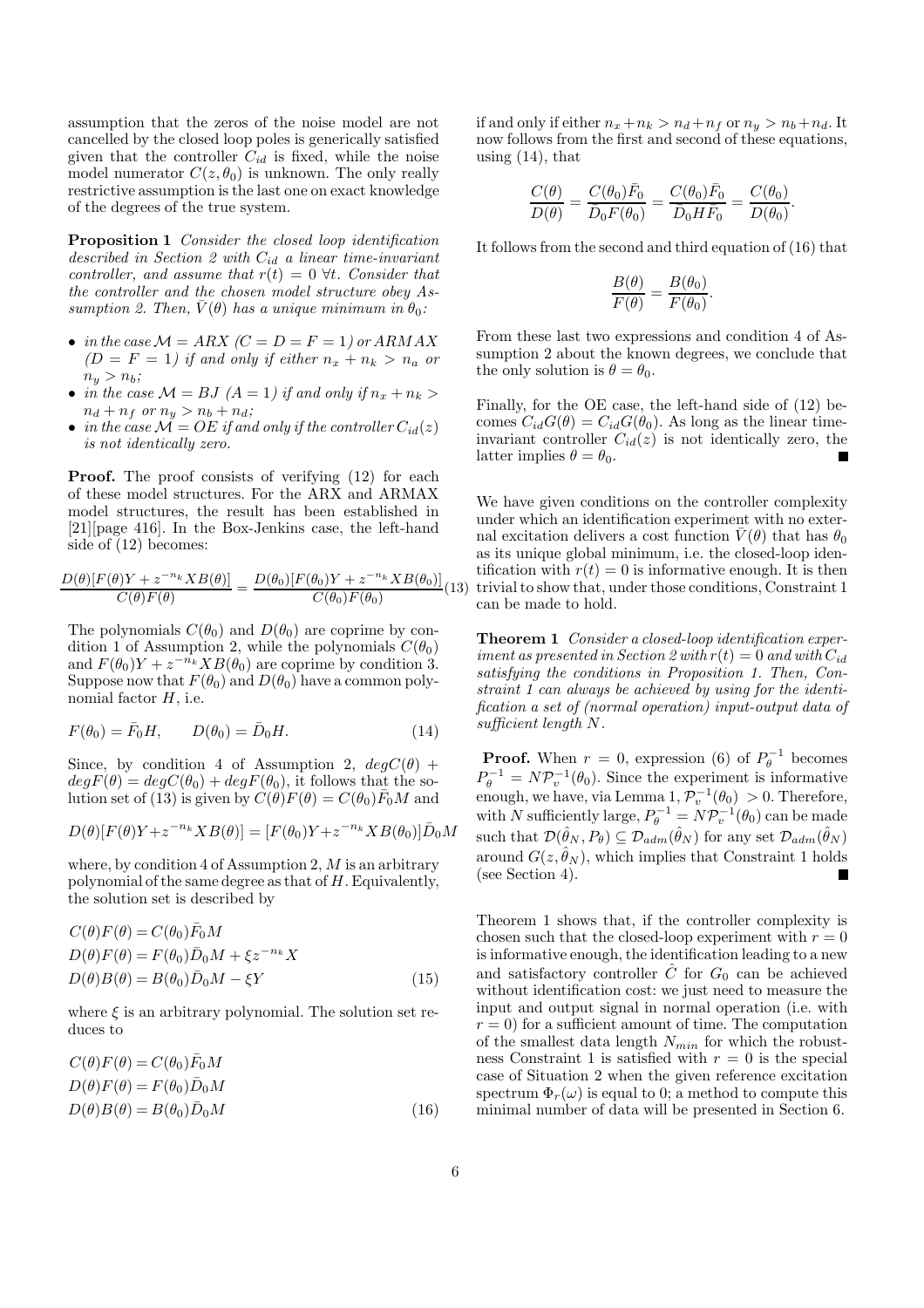## 6 Least costly identification when costless identification is impossible

An identification with  $r = 0$  may be impossible or non desirable for three reasons: i) the initial controller  $C_{id}$ , which can often not be chosen by the user, is of lower complexity than is required by the conditions of Proposition 1, ii) the data length required to satisfy Constraint 1 (see Theorem 1) is unrealistic (e.g. too long) or iii) the controller  $C_{id}$  performs so badly that it is more economical to seek for the shortest identification duration (see Situation 2, Section 4). When identification with  $r = 0$ is ruled out, the least costly identification experiment for control is defined by the problems presented at the end of Section 4. Those problems involve the computation under Constraint 1 of either the power spectrum  $\Phi_r(\omega)$ minimizing  $\mathcal{J}_r$  for a given N (Situations 1 and 3) or the smallest data length for a given  $\Phi_r(\omega)$  (Situation 2).

We first examine Situation 1 in which the data length N is fixed and one seeks to satisfy Constraint 1 with a power spetrum  $\Phi_r(\omega)$  that minimizes the identification cost  $\mathcal{J}_r$  defined in (11). We restrict our search to signals whose power spectrum  $\Phi_r(\omega)$  can be written as [16]:

$$
\Phi_r(\omega) = R_r(0) + 2 \sum_{i=1}^m R_r(i) \cos(i\omega) \ge 0 \quad \forall \omega \tag{17}
$$

where  $m$  is a positive integer selected by the user. By designing a spectrum as (17), we always ensure that the corresponding identification experiment is informative enough and thus that Lemma 1 holds. Indeed, the parameters  $R_r(i)$  (i = 0...m) can be interpreted as the auto-correlation sequence of a signal that has been generated by a white noise passing through an FIR filter of length  $m + 1$ .

Another important property of the parametrization (17) is that  $P_{\theta}^{-1}$  and  $\mathcal{J}_r$  (see (6) and (11)) are affine functions of the design variables  $R_r(i)$   $(i = 0...m)$ , as we show in the following proposition. Note that there are other parametrizations of  $\Phi_r(\omega)$  that have the same property and could therefore also be considered here: e.g.  $\Phi_r(\omega) = \sum_{i=1}^m R_r(i) \delta(\omega - \omega_i)$  corresponding to a multisine sig- $\sum_{i=1}^{m} R_r(i) \delta(\omega - \omega_i)$  corresponding to a multisine signal  $r(t)$  [7], or  $\Phi_r(\omega) = \sum_{i=0}^m R_r(i) \left( \mathcal{B}_i(e^{j\omega}) + \mathcal{B}_i^*(e^{j\omega}) \right)$ where  $\mathcal{B}_i(e^{j\omega})$  are preselected basis functions [14].

**Proposition 2** Consider the expression (6) of  $P_{\theta}^{-1}$ and let  $\Phi_r(\omega)$  be parametrized by (17). Let  $\tilde{M}_k(\theta_0)$ be the sequence of Markov parameters of  $F_r F_r^*$  i.e.  $F_r(e^{j\omega}, \theta_0) F_r(e^{j\omega}, \theta_0)^* = \sum_{k=-\infty}^{\infty} \tilde{M}_k(\theta_0) e^{-j k\omega}$  with  $F_r(z, \theta_0)$  as defined in (6). Then,  $P_\theta^{-1} \in \mathbb{R}^{k \times k}$  can be written as:

$$
P_{\theta}^{-1} = \bar{M}(\theta_0) + \sum_{i=0}^{m} M_i(\theta_0, \sigma_e^2) R_r(i)
$$

where  $\overline{M}(\theta_0) = N \mathcal{P}_v^{-1}(\theta_0), M_0(\theta_0, \sigma_e^2) = \frac{N}{\sigma_e^2} \widetilde{M}_0(\theta_0),$ and  $M_i(\theta_0, \sigma_e^2) = \frac{N}{\sigma_e^2} (\tilde{M}_i(\theta_0) + \tilde{M}_i^T(\theta_0))$  for  $i = 1...m$ . Moreover, the cost function  $\mathcal{J}_r$  defined in (11) can be written as:

$$
\mathcal{J}_r = [\alpha_y c_0(\theta_0) + \alpha_u d_0(\theta_0)] R_r(0)
$$

$$
+ 2 \sum_{i=1}^m [\alpha_y c_i(\theta_0) + \alpha_u d_i(\theta_0)] R_r(i),
$$

where the coefficients  $c_i(\theta_0)$  and  $d_i(\theta_0)$  are the Markov parameters of  $G_0G_0^*S_{id}\overset{\sim}{S_{id}^*}$  and  $S_{id}\overset{\sim}{S_{id}^*}$  respectively, i.e.  $G_0(e^{j\omega})G_0(e^{j\omega})^*S_{id}(e^{j\omega})\H_{id}(e^{j\omega})^* = \sum_{k=-\infty}^{\infty} c_k(\theta_0)e^{-jk\omega}$ and  $S_{id}(e^{j\omega})S_{id}(e^{j\omega})^* = \sum_{k=-\infty}^{\infty} d_k(\theta_0)e^{-jk\omega}$ .

Proof. The first part of the proposition is a direct consequence of Result 5.6 of [16] applied to the closed-loop expression for  $P_{\theta}^{-1}$  as given in (6). The second part is a direct consequence of result 5.4 of [16] applied to  $y_r(t) = G_0 S_{id} r(t)$  and  $u_r(t) = S_{id} r(t)$ .

With the parametrization (17) for  $\Phi_r(\omega)$ , the experiment design problem corresponding to Situation 1 can then be formulated as follows.

Experiment Design Problem 1: Consider the closedloop identification experiment of Section 2 with a fixed number N of data. Determine the parameters  $R_r(i)$  (i = 0...m) of the spectrum  $\Phi_r(\omega)$  in (17) which minimize  $\mathcal{J}_r$ , subject to satisfaction of Constraint 1.

We show in the sequel that this problem can be expressed as an LMI-based optimization problem [5]. For this purpose, we express the robust performance constraint  $\bar{J}(\omega, G, \hat{C}, W_l, W_r) \leq 1 \ \forall G \in \mathcal{D}(\hat{\theta}_N, P_{\theta})$  at one particular frequency  $\omega$  as an LMI, linear in  $P_{\theta}^{-1}$ . Note that, according to (8),  $J(G, \hat{C}, W_l, W_r) \leq 1 \ \forall G \in \mathcal{D}(\hat{\theta}_N, P_{\theta})$  $\iff \bar{J}(\omega, G, \hat{C}, W_l, W_r) \leq 1 \,\forall \omega \text{ and } \forall G \in \mathcal{D}(\hat{\theta}_N, P_{\theta}).$ 

**Proposition 3** Consider the controller  $\hat{C}$  designed from the model  $G(z, \hat{\theta}_N)$  using the control design method presented in Assumption 1. Consider the set  $\mathcal{D}(\hat{\theta}_N, P_{\theta})$  defined in (7). Then  $\hat{C}$  achieves  $\bar{J}(\omega, G, \hat{C}, W_l, W_r) \leq 1$ with all G in  $\mathcal{D}(\hat{\theta}_N, P_{\theta})$  if and only if  $\exists \tau(\omega) > 0$ ,  $\tau(\omega) \in \mathbf{R}$  and  $\mathcal{L}(\omega) = -\mathcal{L}(\omega)^T \in \mathbf{R}^{(k+1)\times (k+1)}$  such that

$$
\tau(\omega)E(\omega,\hat{\theta}_N) - \mathcal{R}(\hat{\theta}_N) + j \mathcal{L}(\omega) \le 0
$$
\n(18)

where 
$$
E(\omega, \hat{\theta}_N) = \Omega^*(e^{j\omega}) \begin{pmatrix} I_4 & 0 \\ 0 & -1 \end{pmatrix} \Omega(e^{j\omega})
$$
 with

$$
\Omega = \left( \frac{\left( I_2 \otimes \left( W_r \begin{pmatrix} \hat{C} \\ 1 \end{pmatrix} \right) \right) W_l \middle| 0}{0} \right) \left( \begin{array}{cc} Z_N & 0 \\ Z_D & 1 \\ Z_D + \hat{C} Z_N & 1 \end{array} \right)
$$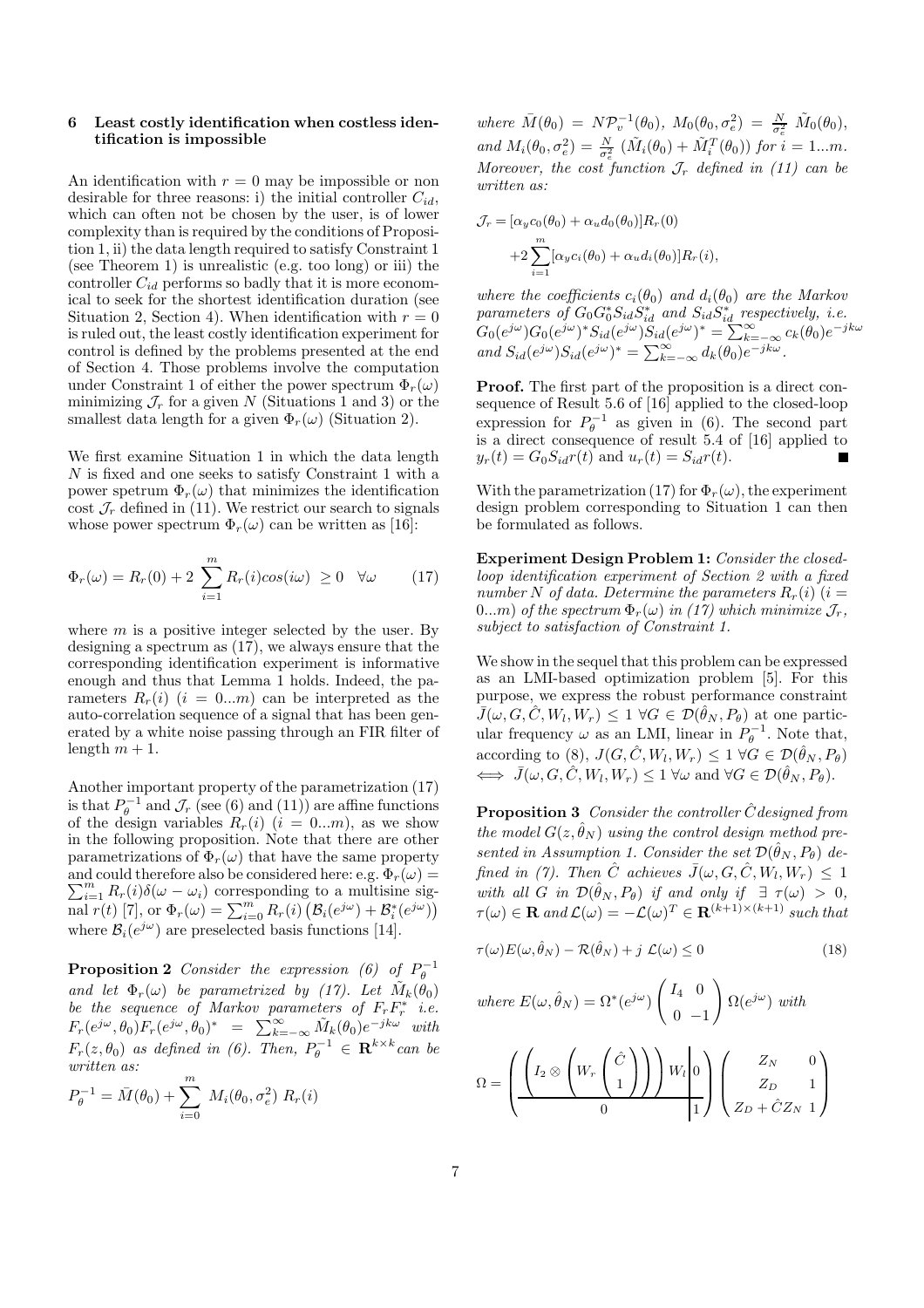$\Omega(z)$  has the dimension  $5 \times (k+1)$  and  $\otimes$  denotes the Kronecker product. Finally:

$$
\mathcal{R}(\hat{\theta}_N) = \begin{pmatrix} I_k \\ -\hat{\theta}_N^T \end{pmatrix} P_{\theta}^{-1} \begin{pmatrix} I_k \\ -\hat{\theta}_N^T \end{pmatrix}^T + \begin{pmatrix} 0 & 0 \\ 0 & -\chi \end{pmatrix} \in \mathbf{R}^{(k+1)\times (k+1)}
$$

Proof. See Appendix A.

The previous proposition shows that Constraint 1 can be replaced by LMI's at each frequency, linear in  $P_{\theta}^{-1}$ and thus, via Proposition 2, linear in the decision variables  $R_r(i)$  of Experiment Design Problem 1. Combining this fact with the fact that its cost function  $\mathcal{J}_r$  is also linear in  $R_r(i)$ , Experiment Design Problem 1 would be solvable exactly if the parametrizations of  $P_{\theta}^{-1}$  and  $\mathcal{J}_r$ with respect to the design variables  $R_r(i)$  were not functions of the unknown  $\hat{\theta}_0$  and  $\sigma_e^2$ , and if condition (18) was not a function of the to-be-identified  $\hat{\theta}_N$ . This difficulty can be circumvented by using a-priori estimates for those quantities:  $\theta_{o,est}$ ,  $\sigma_{e,est}^2$  and  $\hat{\theta}_{N,est}$ . The solution is then obtained by solving the LMI optimization problem described in Theorem 2 below. In Section 7 we shall present an attractive alternative to the reliance on a-priori estimates; it is based on a small adaptation of the LMI problem of Theorem 2.

**Theorem 2** Consider the approximations  $\theta_0 \approx \theta_{o,est}$ ,  $\hat{\theta}_N \approx \hat{\theta}_{N,est}$  and  $\sigma_e^2 \approx \sigma_{e,est}^2$  and the shorthand notations:  $c_i = c_i(\theta_{o,est}), d_i = d_i(\theta_{o,est}), \overline{M} = \overline{M}(\theta_{o,est}),$  $M_i = M_i(\theta_{o,est}, \sigma_{e,est}^2)$  and  $E(\omega) = E(\omega, \hat{\theta}_{N,est})$ . Then the auto-correlation sequence  $R_r(i)$   $(i = 0...m)$  which solves Experiment Design Problem 1 is the solution of the following LMI optimization problem:

$$
\min_{R_r(i)(i=0...m)}[\alpha_y c_0 + \alpha_u d_0]R_r(0) + 2\sum_{i=1}^m[\alpha_y c_i + \alpha_u d_i]R_r(i)
$$

under the constraint that there exist a matrix  $Q = Q^T$  of appropriate dimension,  $\tau(\omega) > 0$ ,  $\tau(\omega) \in \mathbf{R}$  and  $\mathcal{L}(\omega) =$  $-\mathcal{L}(\omega)^T \in \mathbf{R}^{(k+1)\times (k+1)}$  such that

$$
\tau(\omega) E(e^{j\omega}) - \begin{pmatrix} I_k \\ -\hat{\theta}_{N,est}^T \end{pmatrix} \left( \bar{M} + \sum_{i=0}^m M_i R_r(i) \right) \begin{pmatrix} I_k \\ -\hat{\theta}_{N,est}^T \end{pmatrix}^T - \begin{pmatrix} 0 & 0 \\ 0 & -\chi \end{pmatrix} + j \mathcal{L}(\omega) \le 0 \quad \forall \omega
$$
\n(19)

and that 
$$
\begin{pmatrix} Q - A^T Q A & C^T - A^T Q B \\ C - B^T Q A & D + D^T - B^T Q B \end{pmatrix} \ge 0
$$
 (20)

with the following definitions of  $A, B, C, D$ :

 $\mathcal C$ 

$$
A = \begin{pmatrix} 0 & 0 \\ I_{m-1} & 0 \end{pmatrix} \qquad B = \begin{pmatrix} 1 & 0 & \dots & 0 \end{pmatrix}
$$

$$
= \begin{pmatrix} R_r(1) & R_r(2) & \dots & R_r(m) \end{pmatrix} \qquad D = \frac{R_r(0)}{2}
$$

The optimal spectrum  $\Phi_r(\omega)$  can then be computed using (17).

Proof. As shown in [16] via the Positive Real Lemma, the constraint that there exists a symmetric matrix Q such that (20) holds is a necessary and sufficient condition for  $R_r(0) + 2 \sum_{i=1}^{m} R_r(i) \cos(i\omega)$  to be positive at each  $\omega$  and thus for (17) to represent a spectrum. Consequently, the result in this theorem is a direct consequence of Propositions 2 and 3.

Comment 1. Condition (19) must be considered at every frequency. This is impossible in practice. The optimal spectrum can nevertheless be approximated by using a finite frequency grid. An exact but more cumbersome solution consists of using the Kalman-Yakubovitch-Popov (KYP) lemma [19]: see Appendix B.

**Comment 2.** Additional constraints such as  $\Phi_u(\omega)$  <  $\beta_u(\omega)$  and  $\Phi_y(\omega) < \beta_y(\omega)$   $\forall \omega$  can also be treated (see [16]).

We now consider the experiment design problem corresponding to Situation 2.

Experiment Design Problem 2. Consider the closedloop identification experiment of Section 2. Consider also that the power spectrum  $\Phi_r(\omega)$  of the excitation signal  $r(t)$  is given and leads to an informative enough identification experiment. Determine then the smallest length N of a part of  $r(t)$  that must be applied to  $[C_{id}, G_0]$  in order to fulfill Constraint 1.

Since (6) shows that  $P_{\theta}^{-1}$  is linear in the decision variable N of Experiment Design Problem 2, it can be solved in a similar way and with the same approximations as Experiment Design Problem 1.

**Theorem 3** Consider the approximations  $\theta_0 \approx \theta_{o,est}$ ,  $\hat{\theta}_N \, \approx \, \hat{\theta}_{N,est} \,$  and  $\sigma_e^2 \, \approx \, \sigma_{e,est}^2 \,$  and the shorthand notations:  $\mathcal{P}_r^{-1}(\Phi_r(\omega)) = \mathcal{P}_r^{-1}(\Phi_r(\omega), \theta_{o,est}, \sigma_{e,est}^2), \mathcal{P}_v^{-1} =$  $\mathcal{P}_v^{-1}(\theta_{o,est})$  (see (6)) and  $E(\omega) = E(\omega, \hat{\theta}_{N,est})$  (see (18)). Then, the minimum duration N which solves Experiment Design Problem 2 is the solution (rounded up to the nearest integer) of the LMI optimization problem minimizing N under the constraint that there exist  $\tau(\omega) > 0$ ,  $\tau(\omega) \in \mathbf{R}$  and  $\mathcal{L}(\omega) = -\mathcal{L}(\omega)^T \in \mathbf{R}^{(k+1)\times (k+1)}$  such that the constraint (19) with  $\vec{M} + \sum_{i=0}^{m} M_i R_r(i)$  replaced by  $N(\mathcal{P}_r^{-1}(\Phi_r(\omega)) + \mathcal{P}_v^{-1})$  holds at each frequency  $\omega$ .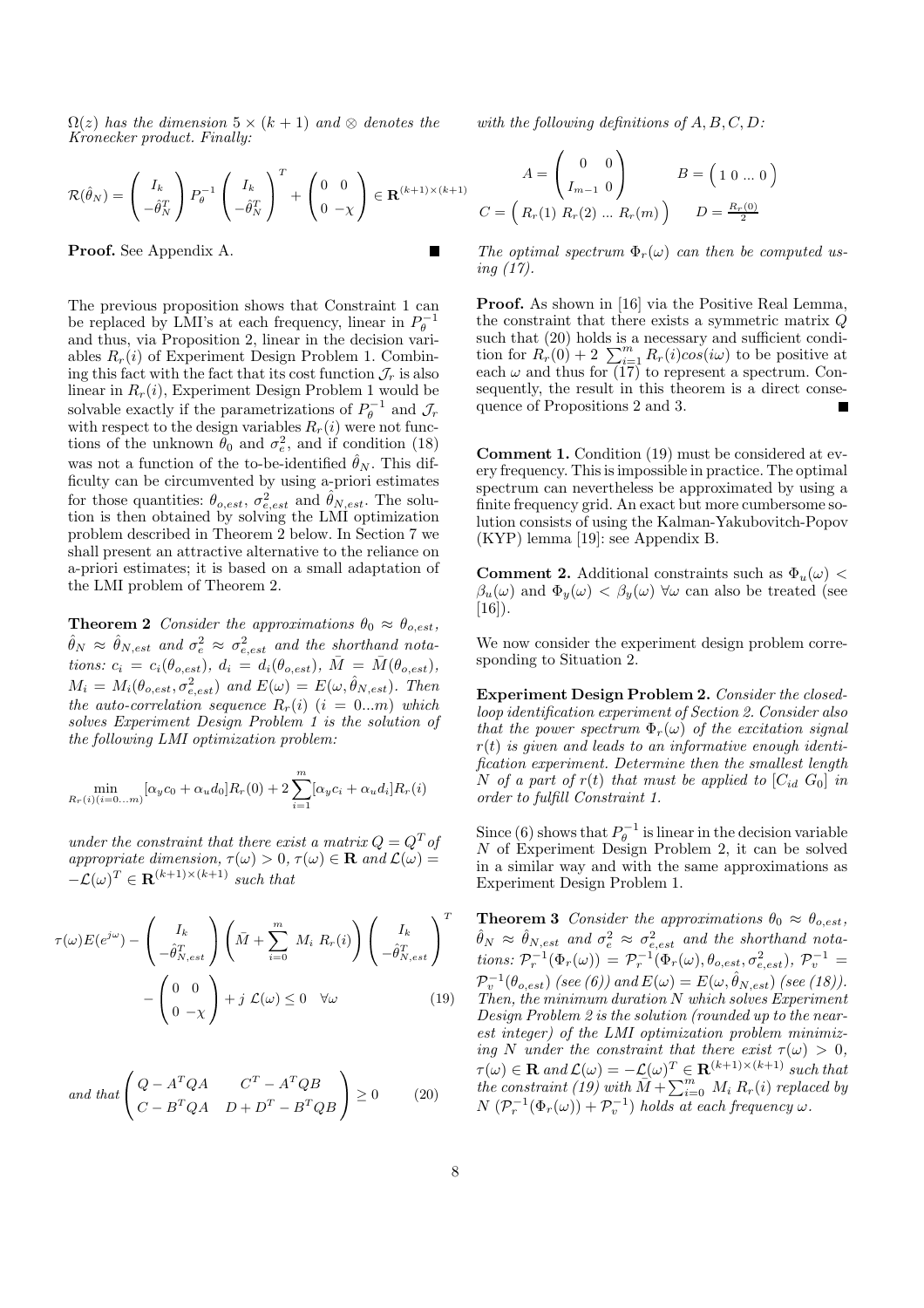#### 7 A robust optimal design procedure

Theorems 2 and 3 require that initial estimates of  $\theta_0, \hat{\theta}_N$ and  $\sigma_e^2$  be used. If those approximations are not accurate, this could lead to poor results. In this section, we present a procedure that renders the computed optimal design solution more robust w.r.t. these unknown quantities. Very often, estimates of  $\theta_0$  and  $\sigma_e^2$  are available, because the initial controller  $C_{id}$  has been computed from an identified model. This initial identification delivers estimates not only of  $\theta_0$  and  $\sigma_e^2$ , but also of uncertainty regions for those quantities. It is then possible to deduce from this initial identification a (truncated) Gaussian probability density function which defines the likelihood of each element of these uncertainty regions. If this is not possible, the density functions are chosen uniform over the uncertainty regions. The estimate, the uncertainty region and the probability density function of the to-be-identified  $\hat{\theta}_N$  are typically chosen equal to those of  $\theta_0$ . To summarize, from an initial identification one can assume that  $q_0 = \left(\begin{smallmatrix} \theta_0^T & \hat{\theta}_N^T & \sigma_e^2 \end{smallmatrix}\right)^T$  lies in a set  $\mathcal Q$ and that the likelihood of the event  $q = q_0$  is given by a probability function  $p(q)$ . Based on this information, one can robustify the procedure that consists in adopting a unique and possibly poor estimate of  $q_0$  for the design of the experimental conditions. This is achieved by the use of randomized algorithms (see e.g. [23,22]). In the case of Experiment Design Problem 2, we want to determine the smallest duration  $N$  for which Constraint 1 is verified for all possible values of  $q_0$  in  $\mathcal Q$ . This is equivalent to computing an estimate  $\hat{N}$  of  $\sup_{q\in\mathcal{Q}}N_q$  where  $N_q$  is the solution obtained by Theorem 3 with the approximation q. Considering  $N_q$  as a function of q, this can be done [22] with accuracy  $\epsilon$  and confidence<sup>1</sup>  $\delta$  by generating  $n \geq \ln(\delta^{-1})/\ln((1-\epsilon)^{-1})$  estimates  $q_j$  of  $q_0$ according to the probability density function  $p(q)$ , and by determining the corresponding optimal  $N_{q_j}$  for each of these estimates  $q_j$  using Theorem 3. An estimate  $\hat{N}$  of  $\sup_{q\in\mathcal{Q}}N_q$  is then given by  $\sup_{q_j}\left(j=1...n\right)N_{q_j}.$  In the case of Experiment Design Problem 1, the approach above can not be considered since we determine the parameters  $R_r(i)$   $(i = 0...m)$  of  $\Phi_r(\omega)$  rather than  $\Phi_r(\omega)$  itself. Instead, the so-called scenario-approach can be considered (see e.g. [23, Chapter 12]). This approach is also based on a randomized algorithm which uses the probability density function  $p(q)$ . However, whereas for Experiment Design Problem 2 we apply Theorem 3 a fixed number of times for estimates of  $q_0$  randomly generated from  $p(q)$ , for Experiment Design Problem 1 we solve the optimization problem only once, but with several robust performance constraints (19), each evaluated at a different estimate of  $q_0$  randomly generated from  $p(q)$ . The scenario approach is thus similar to the idea presented in [14] (and [3]) which was based on a gridding of  $Q$ .

#### 8 Simulation results

In order to illustrate our results, we consider as true system the following ARX system [15]:  $y(t)$  =  $(z^{-3}B_0(z))/(A_0(z))u(t)+(1)/(A_0(z))e(t)$  with  $B_0(z)$  $\overline{0.10276} + \overline{0.18123z^{-1}}, \ \overline{A_0(z)} = \overline{1} - \overline{1.99185z^{-1}} +$  $2.20265z^{-2} - 1.84083z^{-3} + 0.89413z^{-4}$ , and  $e(t)$  a realization of a white noise process of variance  $\sigma_e^2 = 0.5$ . The control performance criterion  $J(G, C, W_l, W_r)$  focuses on the sensitivity function. It is defined as in (8) with the filters:  $W_l(z) = diag(0, W(z)), W_r(z) = diag(0, 1)$ with  $W(z) = (0.5165 - 0.4632z^{-1})/(1 - 0.999455z^{-1}).$ 

The true system initially operates in closed loop with a controller  $C_{id}$  which has been designed using an initial estimate of the true system  $\theta_{o,est}$  =  $(-1.9755, 2.1965, -1.8495, 0.8881, 0.0817, 0.172)^{T}$  and the 4-block  $H_{\infty}$  control design method of [8] that satisfies Assumption 1:  $C_{id} = (0.036249(z + 0.9244)(z^2 1.951z + 1.101(z^2 - 0.5109z + 0.8248)(z^2 - 0.1828z +$  $(0.9416))/((z\, - \, 0.9995)(z^2\, - \, 1.002z\, + \, 0.3641)(z^2\, - \,$  $1.279z + 0.835(z^2 - 0.1746z + 0.9229)$ 



Fig. 2. Costless identification with  $N = 4901$ :  $\sup_{G \in \mathcal{D}(\hat{\theta}_N, P_{\theta})} \left| \frac{1}{1 + \hat{C}(e^{j\omega}) G(e^{j\omega})} \right|$    (solid), |(1 + CˆGˆ) −1 | (dashdot) and  $|W|^{-1}$  $\iota$  (dotted)

Costless identification. The order of the initial controller  $C_{id}$  is sufficient for the experiment with  $r = 0$  to be informative enough (see Proposition 1). Thus, Constraint 1 can be verified with an identification experiment using normal operation signals  $y$  and  $u$ . The minimal length for this data set can then be determined using Theorem 3 with  $\Phi_r(\omega) = 0 \ \forall \omega$ . This theorem is applied here using the initial estimates  $\theta_0 \approx \theta_{o,est}$  and  $\hat{\theta}_N \approx \theta_{o,est}$  (an estimate of  $\sigma_e^2$  is not necessary since  $\mathcal{P}_v^{-1}(\theta_0)$  is not a function of  $\sigma_e^2$ ). This delivers a minimal length  $N_{min} = 4901$ .

In order to verify the validity of this result, we have measured 4901 samples of the signals  $y(t)$  and  $u(t)$  obtained in normal operation on the loop  $[C_{id} G_0]$  and we have identified a model  $\hat{G} = G(z, \hat{\theta}_N)$  along with its uncertainty region  $\mathcal{D}(\hat{\theta}_N, P_{\theta})$ . From  $\hat{G}$ , we have then designed a controller  $\hat{C}$  using the method of [8] and we have verified whether  $\hat{C}$  achieves  $J(G, \hat{C}, W_l, W_r) \leq 1$  with all G in  $\mathcal{D}(\hat{\theta}_N, P_{\theta})$ , or equivalently  $\left| \frac{1}{1 + \hat{C}(e^{j\omega})G(e^{j\omega})} \right|$    ≤  $|W(e^{j\omega})|^{-1}$  for all G in  $\mathcal{D}(\hat{\theta}_N, P_{\theta})$ . This is indeed the

This means that  $Pr(Pr(N_q > \hat{N}) \leq \epsilon) \geq 1 - \delta$ .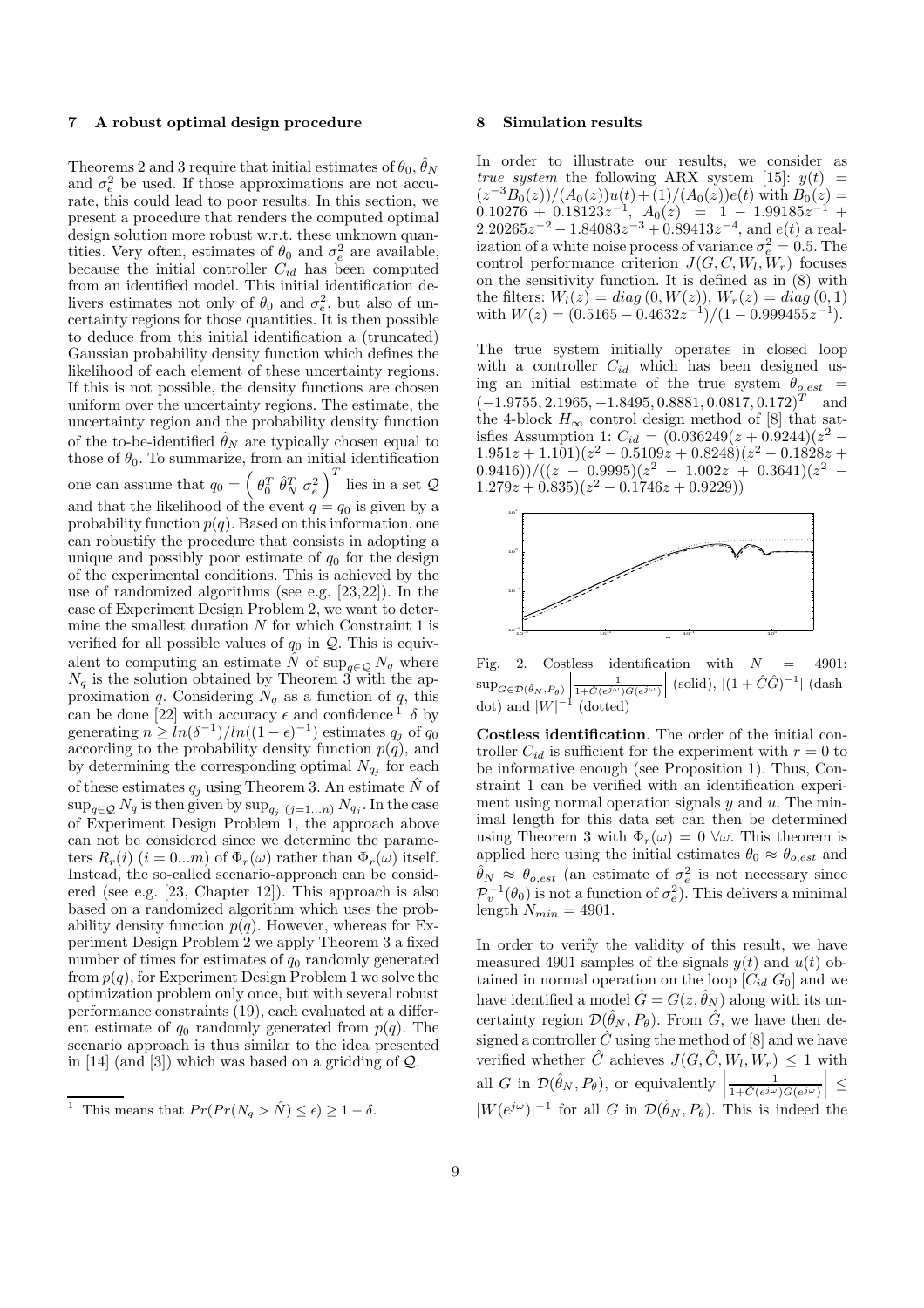case as can be seen in Figure 2. Moreover, we also observe in Figure 2 that  $\sup_{G \in \mathcal{D}(\hat{\theta}_N, P_\theta)} \left| \frac{1}{1 + \hat{C}(e^{j\omega}) G(e^{j\omega})} \right|$   $\vert$  =  $|W(e^{j\omega})|^{-1}$  in low frequencies. Consequently,  $N = 4901$ is indeed the smallest N for which, in this example, Constraint 1 holds with  $\Phi_r(\omega) = 0 \,\forall \omega$ .

Sensitivity to the initial estimates. The initial estimate  $\theta_{o,est}$  chosen to approximate the unknown quantities  $\theta_0$  and  $\hat{\theta}_N$  has, in this example, delivered accurate results, as shown by Figure 2. This may not always be the case. Thus, it is always safer to compute the minimal data length  $N$  using the method proposed in Section 7. We illustrate the application of this method to our example. In order to generate multiple estimates of  $\theta_0$  (which are then used to approximate both the true  $\theta_0$ and  $\hat{\theta}_N$ , we have used the information delivered by the initial identification which had delivered  $\theta_{o,est}$ . This was an open-loop identification with <sup>2</sup>  $\Phi_u(\omega) = 1 \ \forall \omega$  and  $N = 500$ . Using the covariance matrix of  $\theta_{o,est}$ , we have randomly generated 46 parameter vectors  $\theta_i$  (i = 1...46) around  $\theta_{o,est}$ ; 46 samples correspond to an accuracy and a confidence of 80%. For each of these estimates, we have applied Theorem 3 and we have thus obtained 46 different lengths  $N_{\theta_i}$ . A more robust choice of the length N is then (see Section 7):  $max_{\theta_i} N_{\theta_i} = 5897$ . Note that the standard deviation of the 46 found values of  $N_{\theta_i}$  was 383.

Least costly identification with external excitation. For the same example, we have also studied the effect of applying least costly identification signals for a range of data lengths that were too short to lead to identifiability using only the noise excitation. Thus, we have computed the optimal signal spectra  $\Phi_r(\omega)$  using Theorem 2 for data lenghts N ranging from  $500$  to  $4,500$ by steps of 500. For each of these data lenghts, we have then compared the identification cost  $\mathcal{J}_r$  resulting from the application of the optimal excitation signal (when  $m = 10$  in (17)) with the cost that would result by applying a white noise reference excitation (i.e.  $m = 0$  in (17)) with a variance that is sufficient to satisfy the robust performance Constraint 1. The comparison between the cost of the least costly experiment and the cost of a corresponding identification experiment with white noise excitation is shown in Figure 3. As can be seen from this figure, the use of an optimally designed excitation signal r reduces the identification cost by a factor of 2 to 3 whatever the data length. Note that similar comparisons leading to similar conclusions can be found for the open-loop identification case in [13].

#### 9 Conclusions

We have proposed a new paradigm for optimal experiment design in an identification for robust control con-



Fig. 3. Cost of the least costly experiment that satisfies Constraint 1 (circles) and of the white noise experiment that satisfies the same constraint (crosses), for different values of the data length.

text, where the objective is to design an identification experiment at the smallest possible cost that just meets the demands of the robust control performance in terms of the quality constraints on the estimated model. In other words, the identification cost must be as small as possible while still delivering a model uncertainty set that just meets the robust control performance constraints. The cost is expressed either as the experiment time, or in terms of a measure of the deterioration of the closedloop performance, during the identification experiment.

Even though these are classical assumptions for optimal experimental design in the PE framework, the assumptions that the true system can be described by the chosen model structure  $M$  and the use of the covariance matrix expression asymptotic in the data length are the restrictive aspects of the methodology. The first assumption can be relaxed. In the recent contribution [2], the "least costly identification for control" framework is indeed extended to the case of model structures  $\mathcal M$  of reduced order. Further research will also focus on the relaxation of the second assumption. See e.g. the results in [13][Chapter 4] and [2]. Note that the counterpart for both relaxations is that only model structures linear in the parameter vector can be considered.

## References

- [1] X. Bombois, M. Gevers, G. Scorletti, and B.D.O. Anderson. Robustness analysis tools for an uncertainty set obtained by prediction error identification. Automatica, 37(10):1629– 1636, October 2001.
- [2] X. Bombois and M. Gilson. Cheapest identification experiment with guaranteed accuracy in the presence of undermodeling. In 14th IFAC Symposium on System Identification, pages 505–510, Newcastle, 2006.
- [3] X. Bombois, G. Scorletti, M. Gevers, R. Hildebrand, and P.M.J. Van den Hof. Cheapest open-loop identification for control. In CD-ROM Proc. 33rd IEEE Conf on Decision and Control, pages 382–387, The Bahamas, December 2004.
- [4] X. Bombois, G. Scorletti, P.M.J. Van den Hof, and M. Gevers. Least costly identification experiment for control: a solution based on a high-order model approximation. In CD-ROM

<sup>2</sup> This initial identification was too cheap to verify Constraint 1.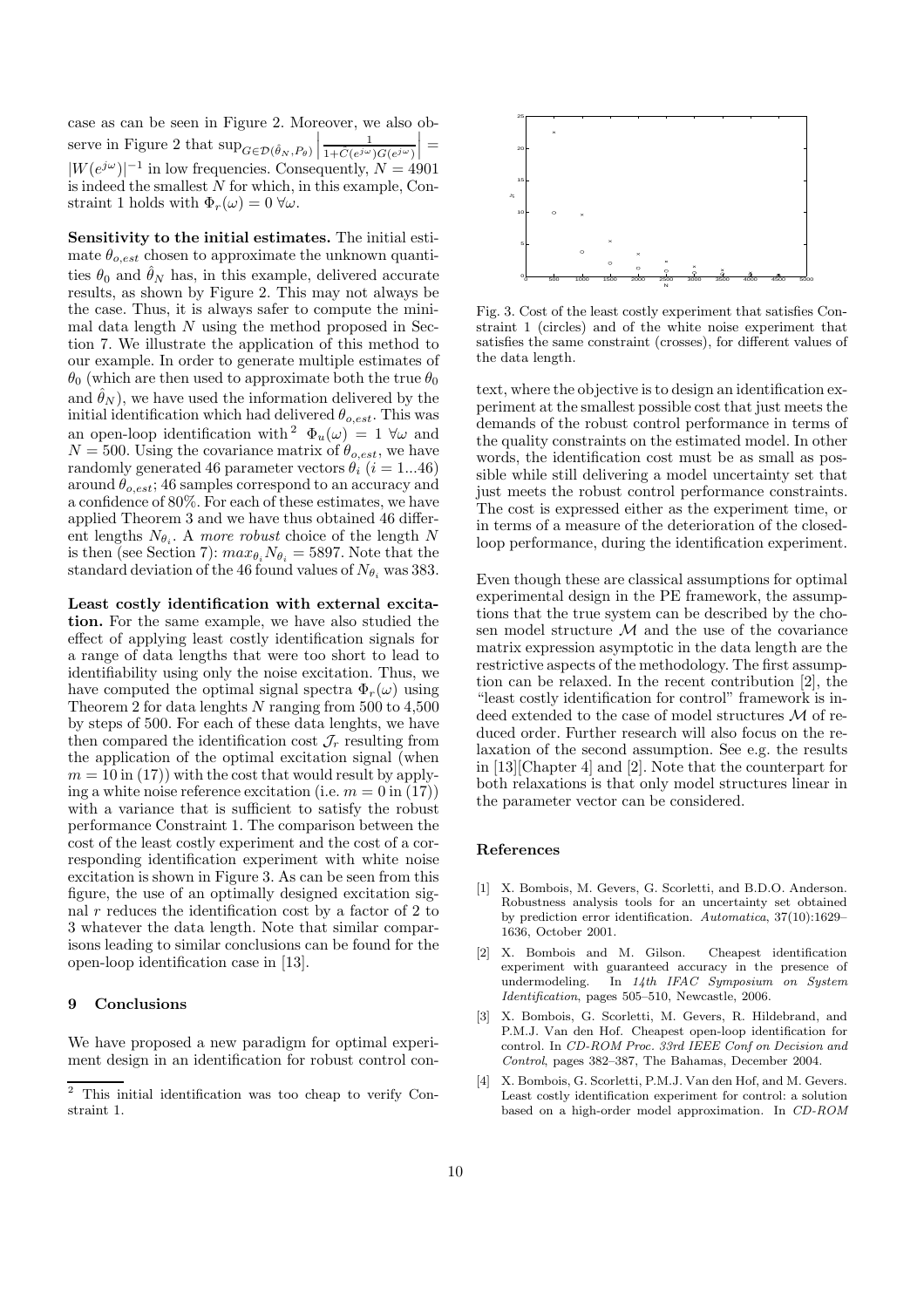Proc. American Control Conference, Boston, MA, USA, July 2004.

- [5] S. Boyd, L. El Ghaoui, E. Feron, and V. Balakrishnan. Linear Matrix Inequalities in System and Control Theory. SIAM Studies in Applied Mathematics, Philadelphia, 1994.
- [6] B. Cooley and J. Lee. Control-relevant experiment design for multivariable systems described by expansions in othonormal bases. Automatica, 37(2):273–281, February 2001.
- [7] E. Van den Eijnde and J. Schoukens. On the design of optimal excitation signals. In Proc. 9th IFAC/IFORS Symp. on Identification and System Parameter Estimation, pages 827–832, Budapest, Hungary, 1991.
- [8] G. Ferreres and V. Fromion.  $H_{\infty}$  control for a flexible transmission system. In CD-ROM Proc. European Control Conference, Brussels, Belgium, 1997.
- [9] U. Forssell and L. Ljung. Some results on optimal experiment design. Automatica, 36:749–756, 2000.
- [10] M. Gevers and L. Ljung. Optimal experiment designs with respect to the intended model application. Automatica, 22:543–554, 1986.
- [11] R. Hildebrand and M. Gevers. Identification for control: optimal input design with respect to a worst-case  $\nu$ -gap cost function. SIAM Journal on Control and Optimization, 41(5):1586–1608, March 2003.
- [12] H. Hjalmarsson, M. Gevers, and F. De Bruyne. For modelbased control design, closed-loop identification gives better performance. Automatica, 32:1659–1673, 1996.
- [13] H. Jansson. Experiment design with applications in Identification for Control. PhD thesis, Royal Institute of Technology, Stockholm, Sweden, 2004.
- [14] H. Jansson and H. Hjalmarsson. Mixed  $H_{\infty}$  and  $H_2$  input design for identification. In CD-ROM Proc. 43rd IEEE Conf on Decision and Control, pages 388–393, The Bahamas, 2004.
- [15] I.D. Landau, D. Rey, A. Karimi, A. Voda, and A. Franco. A flexible transmission system as a benchmark for robust digital control. European Journal of Control, 1(2):77–96, 1995.
- [16] K. Lindqvist. On experiment design in identification of smooth linear systems. Licenciate Thesis, Royal Institute of Technology, Stockholm, Sweden, 2001.
- [17] L. Ljung. System Identification: Theory for the User, 2nd Edition. Prentice-Hall, Englewood Cliffs, NJ, 1999.
- [18] G. Meinsma, Y. Shrivastava, and M. Fu. A dual formulation of mixed  $\mu$  and on the losslessness of  $(D, G)$  scaling. IEEE Transactions on Automatic Control, 42(7):1032–1036, 1997.
- [19] V.M. Popov. Hyperstability of Control Systems. Springer-Verlag, New-York, 1973.
- [20] D.E. Rivera, H. Lee, M.W. Braun, and H.D. Mittelmann. Plant-friendly system identification: a challenge for the process industries. In Proc. 13th IFAC Symposium on System Identification, pages 917–922, Rotterdam, 2003.
- [21] T. Söderström and P. Stoica. System Identification. Prentice-Hall International, Hemel Hempstead, Hertfordshire, 1989.
- [22] R. Tempo, E.W. Bai, and F. Dabbene. Probabilistic robustness analysis: explicit bound for the minimum number of samples. Systems and Control Letters, 30:237–242, 1997.
- [23] R. Tempo, G. Calafiore, and F. Dabbene. Randomized algorithms for analysis and control of uncertain systems. Springer Verlag, New York, 2004.

## A Proof of Proposition 3

**Lemma 2** Let  $A = A^* \in \mathcal{C}^{n \times n}$ . Then

$$
y^T A y \le 0, \quad \text{for all } y \in \mathbf{R}^n \tag{A.1}
$$

if and only if

there exists  $\mathcal{L} = -\mathcal{L}^T \in \mathbb{R}^{n \times n}$  such that  $A + j\mathcal{L} \leq 0$ . (A.2)

**Proof of Lemma 2.**  $(A.2) \Rightarrow (A.1)$ . Note that, for any  $y \in \mathbf{R}^n$  and for any  $\mathcal{L} = -\mathcal{L}^T \in \mathbf{R}^{n \times n}$ ,  $y^T j \mathcal{L} y = 0$ . Condition (A.2) implies then that, for all  $y \in \mathbf{R}^n$ ,  $y^T A y \leq 0$ .

 $(A.1) \Rightarrow (A.2)$  is proved by contradiction. Assume thus that (A.1) holds and that:

there is no 
$$
\mathcal{L} = -\mathcal{L}^T \in \mathbb{R}^{n \times n}
$$
 such that  $A + j\mathcal{L} \leq 0$ . (A.3)

Since Condition (A.1) holds, we have that:

$$
\text{for all } S = S^T \ge 0 \in \mathbf{R}^{n \times n}, \quad \text{Trace}(SA) \le 0. \tag{A.4}
$$

On the other hand, based on Lemma III.1 in [18], condition (A.3) is equivalent to the fact that there exists  $W = \hat{W}^* \geq 0$  ( $\hat{W} \in \mathcal{C}^{n \times n}$ ) such that:

Trace 
$$
(W(A + j\mathcal{L})) > 0
$$
, for all  $\mathcal{L} = -\mathcal{L}^T \in \mathbb{R}^{n \times n}$ . (A.5)

Note now that

Trace
$$
(Wj\mathcal{L}) = -\text{Trace}(\text{Im}(W)\mathcal{L}) = 2 \sum_{i=1}^{\frac{n(n-1)}{2}} w_i l_i
$$

where  $w_i$   $(i = 1... \frac{n(n-1)}{2})$  $\frac{n(n-1)}{2}$  are the  $\frac{n(n-1)}{2}$  non-zeros entries of the upper-triangular part of the skew symmetric matrix Im(W) and  $l_i$  are the corresponding entries of  $\mathcal L$ in the same location. Thus, (A.5) is equivalent to:

Trace
$$
(WA)
$$
 + 2 $\sum_{i=1}^{\frac{n(n-1)}{2}} w_i l_i > 0$  for all  $l_i \in \mathbb{R}$ 

which is equivalent to  $w_i = 0$  (i.e. the matrix W is real) and  $Trace(WA) > 0$ . The latter is in contradiction with (A.4) and the proof is thus completed.

**Proof of Proposition 3.** From [1], for  $G \in \mathcal{D}(\hat{\theta}_N, P_{\theta}),$  $\bar{J}(\omega, G, \hat{C}, W_l, W_r) \leq 1$  can be written as:

$$
\mathcal{G}^*(e^{j\omega})\begin{pmatrix} x^*xI_2 & 0\\ 0 & -1 \end{pmatrix} \mathcal{G}(e^{j\omega}) \le 0
$$
\n(A.6)